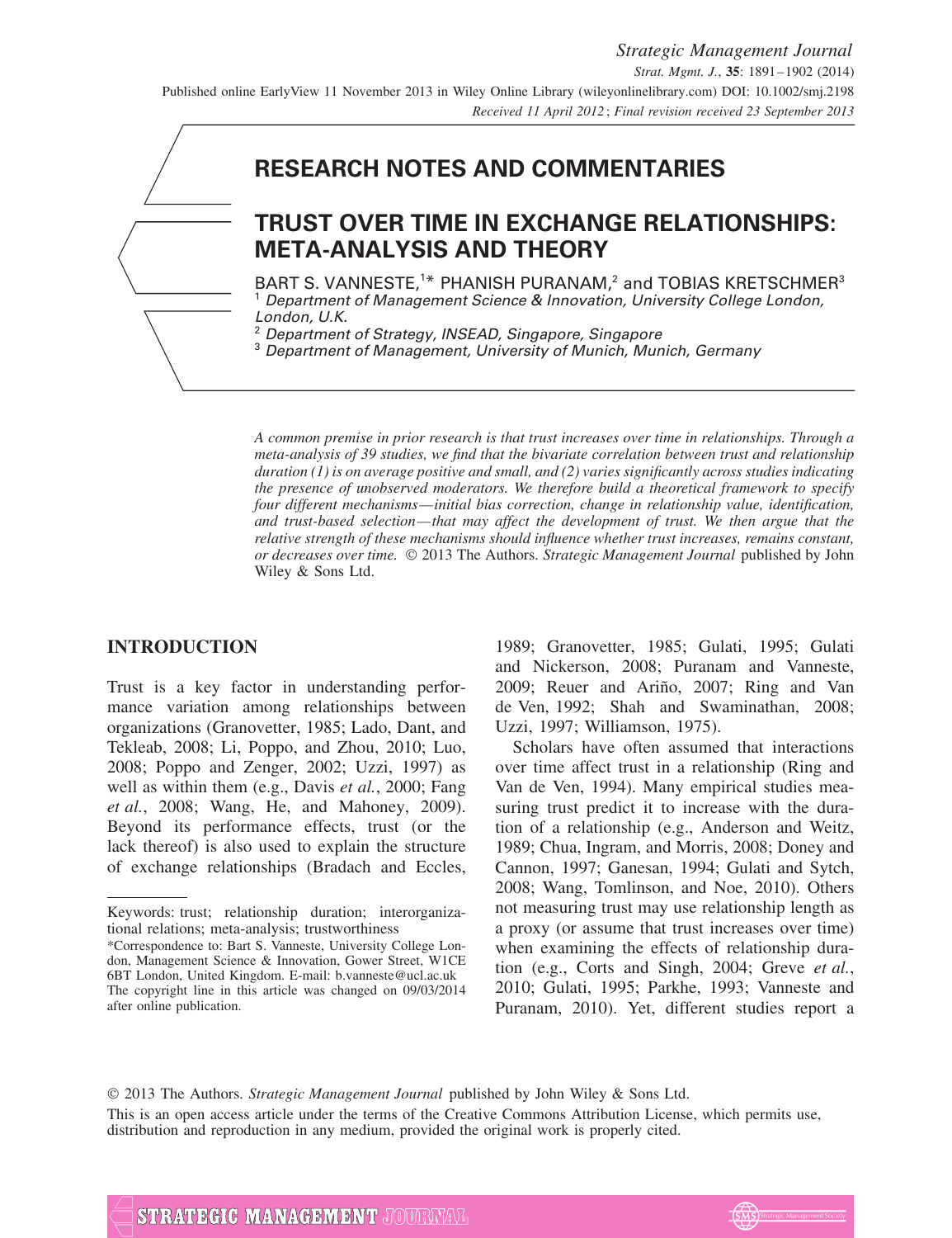positive regression coefficient between trust and duration (e.g., Anderson and Weitz, 1989), a negative one (e.g., Poppo, Zhou, and Ryu, 2008), or no relation (e.g., Doney and Cannon, 1997).

We study the evidence on trust and relationship duration through a meta-analysis of 39 studies. We extend prior meta-analyses in several ways. Colquitt, Scott, and LePine (2007), Geyskens, Steenkamp, and Kumar (1998), and Swan, Bowers, and Richardson (1999) do not explore relationship duration as an antecedent of trust. Dirks and Ferrin (2002) meta-analyze the link between trust and duration in the context of leadership using five studies. Our more comprehensive aggregation of results shows that the correlation between trust and relationship duration is positive but small (Cohen, 1992), and we find that the correlation varies more across studies than expected by sampling error alone—suggesting that unobserved moderators matter.

We also build a set of theoretical arguments on why and how the relation between trust and relationship duration may vary. Using Coleman's (1990) formal description of trust, which captures both rational and heuristic-based trust (McEvily, 2011), we show that common trust conceptualizations imply at least four mechanisms influencing the development of trust over time: initial bias correction, change in relationship value, identification, and trust-based selection. Our framework links trust and relationship duration via the relative strength of these potentially countervailing mechanisms.

# **META-ANALYSIS**

# **Identification of studies**

To identify studies for our meta-analysis, we first searched the Business Source Complete and PsycINFO databases for the period 1887–2010. We used the keywords trust\* (to capture studies on trust or trustworthiness) together with at least one of history, duration, length, time, and frequency as well as at least one of data, empirical, test, statistical, finding\*, result\*, and evidence. This filtering resulted in 1,435 and 2,351 articles (respectively) culled from the two databases. Second, we considered all articles published since 1980 that mentioned "trust" (or a variant thereof) in the following journals (based on Geyskens, Steenkamp, and Kumar, 2006): *Academy of Management* *Journal*, *Administrative Science Quarterly*, *International Journal of Research in Marketing*, *Journal of Applied Psychology*, *Journal of Business Research*, *Journal of International Business Studies*, *Journal of Management*, *Journal of Marketing*, *Journal of Marketing Research*, *Journal of Personality and Social Psychology*, *Management Science*, *Marketing Science*, *Organizational Behavior and Human Decision Processes*, *Organization Science*, *Personality & Social Psychology Bulletin*, *Psychological Science*, and *Strategic Management Journal*. Third, we examined the references listed in review articles on trust (Colquitt *et al.*, 2007; Dirks and Ferrin, 2002; Ebert, 2007; Geyskens *et al.*, 1998; Swan *et al.*, 1999). Fourth, we sent a request for unpublished studies to approximately 350 trust researchers. Finally, we went through the reference section of each relevant paper identified previously.

We included a study if it met three conditions. First, it had to employ a construct of trust or trustworthiness broadly consistent with the definitions of Mayer, Davis, and Schoorman (1995) and Rousseau *et al.* (1998), see the Theory section. Second, it had to report the sample size and pairwise correlation between trust and relationship duration; these values are required for conducting a meta-analysis. Third, the study had to be at the interpersonal or interorganizational level (we shall report any differences in findings for these two levels).

# **Data set**

We used three procedures to achieve independence among the correlation coefficients in our meta-analysis. First, for studies with multiple independent samples, we separately included the correlation from each sample. Second, for samples with more than one correlation per unit of analysis (i.e., interpersonal or interorganizational) due to multiple operationalizations of a trust construct, we calculated a single composite correlation (for the formulas used to make this calculation, see Hunter and Schmidt, 2004). Third, for studies based on the same or overlapping data sets, we included only one correlation in our meta-analysis. We chose the correlation from the study with the largest sample or, if the sample sizes were equal, from the oldest article.

We used standard meta-analytical procedures to establish that the most influential studies did not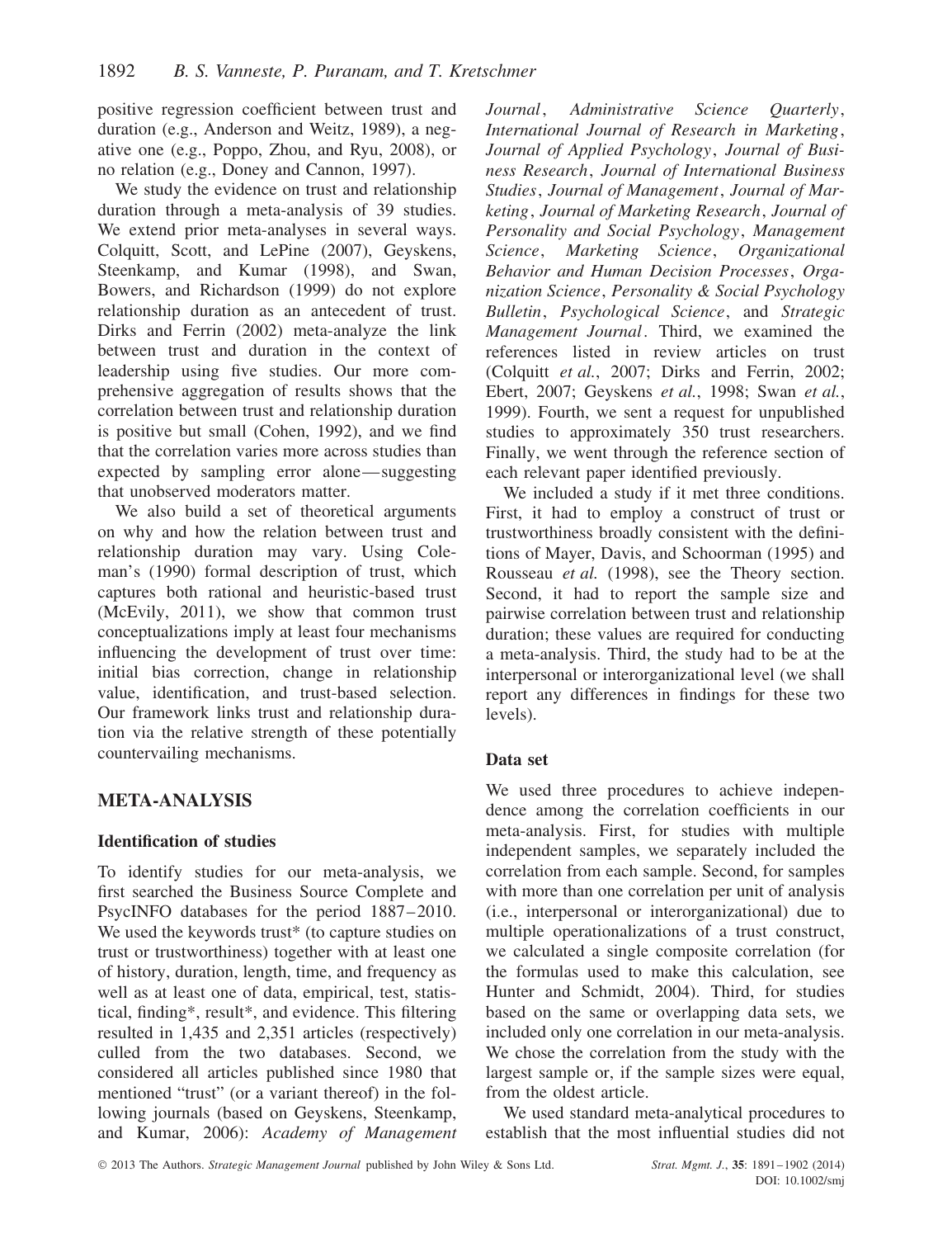| k  | N     |      | $\widehat{o}$ | 95% confidence<br>interval $(\widehat{\rho})$ | 95% credibility<br>interval $(\rho)$ | $%$ variance<br>accounted for |            |
|----|-------|------|---------------|-----------------------------------------------|--------------------------------------|-------------------------------|------------|
| 47 | 9.632 | 0.11 | 0.12.         | $0.09 - 0.16$                                 | $-0.08 - 0.32$                       | 22.5                          | $209.2***$ |

of corrected average population correlation; % variance accounted for = percentage of observed variance accounted for by statistical artifacts;  $Q = \text{chi-square test}$  for homogeneity.  $***p<0.001$ .

clearly increase or decrease the sample weighted average correlation (Huffcutt and Arthur, 1995). These procedures—along with those already discussed under "Identification of studies"—yielded a final set of 39 studies reporting  $k = 47$  effect sizes with a total of  $N = 9,632$  observations. Studies included in the meta-analysis are preceded by a \* in the References.

#### **Meta-analytic calculations**

We follow the Hunter and Schmidt (2004) approach, which allows for the correction of statistical artifacts in an attempt to estimate the population correlation. We correct the observed correlation coefficients (*r*) for biases arising from three statistical artifacts: (1) dichotomization of the relationship duration variable, (2) measurement error in the trust variable, and (3) sampling error.

For each relationship duration variable, we know whether it is dichotomized and, if so, at what percentage the cutoff occurs (artifact 1). We have information on the reliability of nearly all trust variables (artifact 2). We lack information on four effect sizes; for these, we take the average reliability for the trust variable. For artifacts 1 and 2, we correct each correlation coefficient following Hunter and Schmidt (2004). We then meta-analyze the resulting corrected correlations to obtain a sample-weighted average correlation and variance. The variance is also corrected for sampling error (artifact 3).

Finally, we investigate publication bias, which exists if published studies systematically report effect sizes that differ from those reported in unpublished studies. Because the number of unpublished studies in our data set is small (with  $k = 2$ ), we instead compare studies that use trust and relationship duration as independent variables with studies with one construct (i.e., trust) as the dependent variable. It is unlikely that a single correlation between two independent variables systematically affects the probability of publication. If this is true, then comparing the two sets of studies gives an indication whether publication bias is present. The 29 effect sizes reported when trust is the dependent variable are, on average, 0.02 higher than the 18 effect sizes reported when both trust and relationship duration are independent variables. A *t*-test reveals that this difference is not significant  $(p = 0.53)$ , so we find no evidence of publication bias.

# **RESULTS**

Table 1 presents the meta-analytic findings. The sample size–weighted average observed correlation between trust and relationship duration is 0.11. The estimate of the average corrected population correlation is 0.12 (the 95% confidence interval ranges from 0.09 to 0.16). The correlation between trust and relationship duration can therefore be classified as small (Cohen, 1992). Furthermore, statistical artifacts (sampling and measurement error) explain only 22.5 percent of the variance in observed correlations. The chi-square test for homogeneity is significantly different from 0  $(p < 0.001)$ , which indicates that the observed variation is greater than what would be expected to arise from chance alone. Taken together, these findings suggest the presence of unobserved moderator variables—as does the so-called 95 percent credibility interval (within which 95% of the population correlations lie (Hunter and Schmidt, 2004). It ranges from -0.08 to 0.32, which implies significant variation in population correlations (and not merely variation in estimates of the mean). Because this credibility interval is large and (unlike the confidence interval) includes 0, it suggests that the calculated average correlation is more likely to be the average of subpopulations (some of which exhibit a negative correlation) than the average of a single population (Whitener, 1990).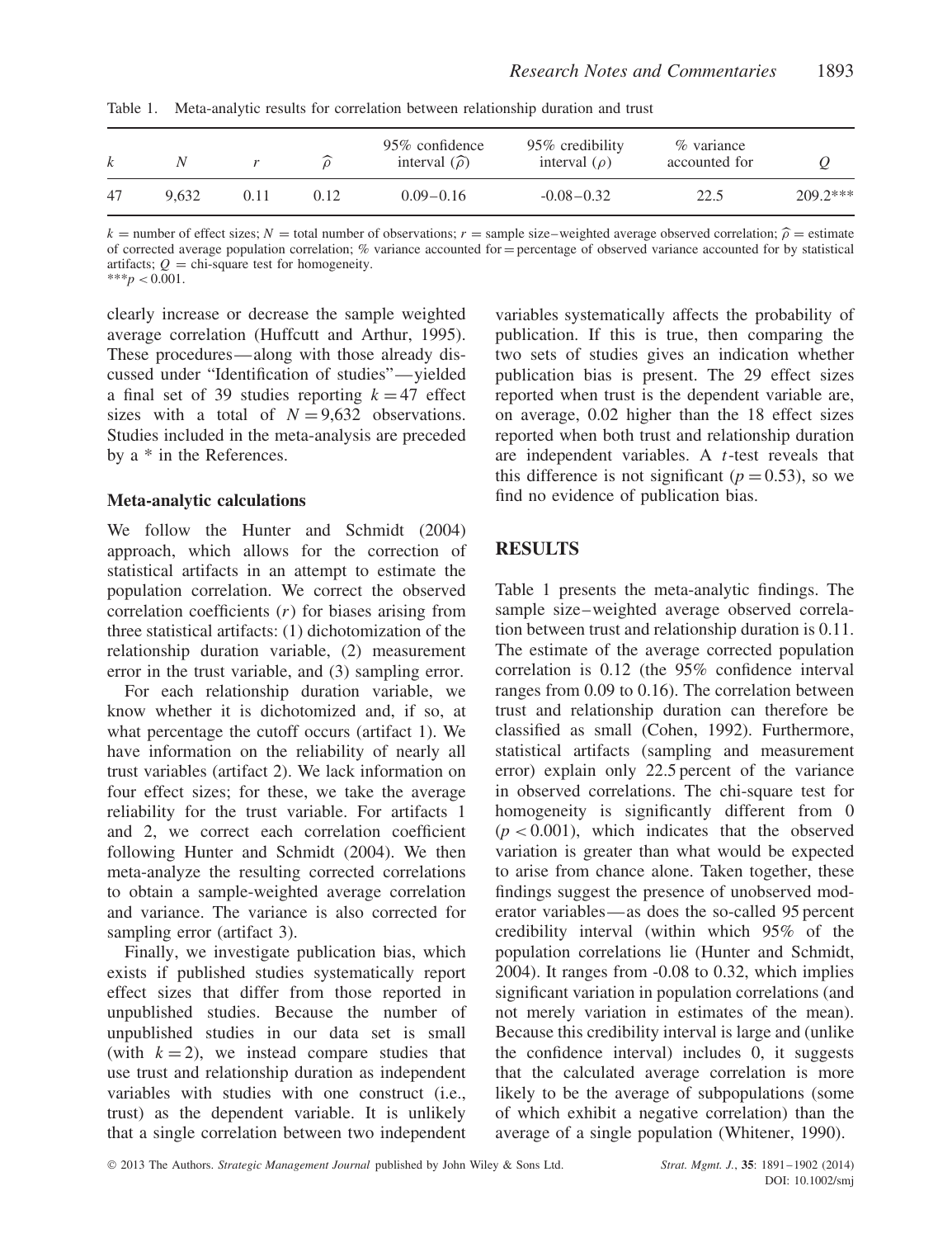In short, our meta-analysis reveals that (1) the bivariate correlation between trust and relationship duration is, on average, positive but small; and (2) there are indications that unobserved factors moderate this relationship. In two robustness tests, our results are unaffected by the unit of analysis (interpersonal versus interorganizational) or the measurement of "trust" (trust versus trustworthiness).

### **THEORY**

Prior literature suggests that trust and relationship duration are positively correlated; our metaanalysis shows that the correlation is positive but weak. Moreover, this correlation is likely moderated by unobserved factors, so that it could be 0 or even negative under some conditions. We theorize about these conditions by focusing on the mechanisms affecting the association between trust and relationship duration.

#### **What is trust?**

Scholars working within different literatures have converged on a common meaning of trust. Rousseau *et al.* (1998: 395) capture this consensus in their definition of trust as "a psychological state comprising the intention to accept vulnerability based upon positive expectations of the intentions or behavior of another." Similar definitions appear in Mayer *et al.* (1995: 712), Bhattacharya *et al.* (1998: 462), and Coleman (1990: 99).

To systematically analyze how trust changes over time, we use Coleman's (1990) formal description of trust that captures these key features (see also Nooteboom, 2002, who uses the same description). Consider a trustor who must decide whether or not to establish a relation with a trustee of unknown trustworthiness. To begin with, we assume that trustworthiness does not change during such a relation (we relax this restriction later). Because trustworthiness is not directly observable, the trustor can at best assign some subjective probability that the trustee will act in a trustworthy manner. This *perceived trustworthiness* (at the beginning of period  $t$ ) is denoted  $p_t$ . Suppose that the trustor's interest in entering such a relationship is increasing in its expected payoffs. We use  $A_t$  to denote the trustor's gains in period *t* from its relation with a trustworthy trustee  $(A_t > 0)$ ; conversely,  $B_t$  denotes the trustor's losses in period  $t$  from its relation with an untrustworthy trustee  $(B_t < 0)$ .

Following Coleman (1990) and Nooteboom (2002), we write the trustor's expected payoff from relationship *R* in period *t* as

$$
E_t[R] = p_t A_t + (1 - p_t) B_t.
$$
 (1)

A trustor's willingness to engage in a relationship relative to not engaging in a relationship increases in the expected payoffs as given in Equation 1. Hence, trust increases with  $E_t[R]$ , because trust is the willingness to be vulnerable to the actions of another party, i.e., the willingness to engage in a relationship with the other party.<sup>1</sup>

This description embodies four key ingredients of trust common to existing definitions. First, trust is the *willingness to engage in a relationship* with the other party (i.e., an intention to act), not the actual decision to engage in the relationship (i.e., accepting vulnerability) (Mayer *et al.*, 1995; Rousseau *et al.*, 1998). Second, trust as the *trustor's* willingness to engage in a relationship, which increases with  $E_t[R]$ , is different from the perception of the trustee's trustworthiness (*pt*) (Colquitt *et al.*, 2007; Hardin, 2002; Mayer *et al.*, 1995). Third, trust is formed under *uncertainty* because the trustor can only guess the other's trustworthiness (as reflected in  $0 < p_t < 1$ ). Because  $A_t$  and  $B_t$  are uncertain to occur, there is vulnerability, without which the role of trustworthiness (and trust) is limited (Yamagishi and Yamagishi, 1994). Hence, trust is different from the "shadow of the future" effect that arises in repeated games (e.g., Vanneste and Frank, 2013), where a long-time horizon or a low discount rate may guarantee cooperation even among untrustworthy partners because it is in their best interest (Friedman, 1971). Fourth, trust as an intention to act depends on the *context-dependent* payoffs  $A_t$  and  $B_t$ . We may trust a partner in one situation but not in another (Bhattacharya *et al.*, 1998; Coleman, 1990; Deutsch, 1958).

## **How trust develops over time**

Given this conceptualization of trust as an increasing function of the left-hand side of Equation 1,

<sup>&</sup>lt;sup>1</sup> In other words, trust can be described as a monotonically increasing function *f* of E<sub>t</sub>[R] such that  $\partial f(E_t[R])/\partial E_t[R] > 0$ . Variations in the propensity to trust (see Colquitt, Scott, and LePine, 2007; Ortmann, Fitzgerald, and Boeing, 2000), can be captured through a less or more steep (but always increasing in  $E_t[R]$ ) function  $f$ .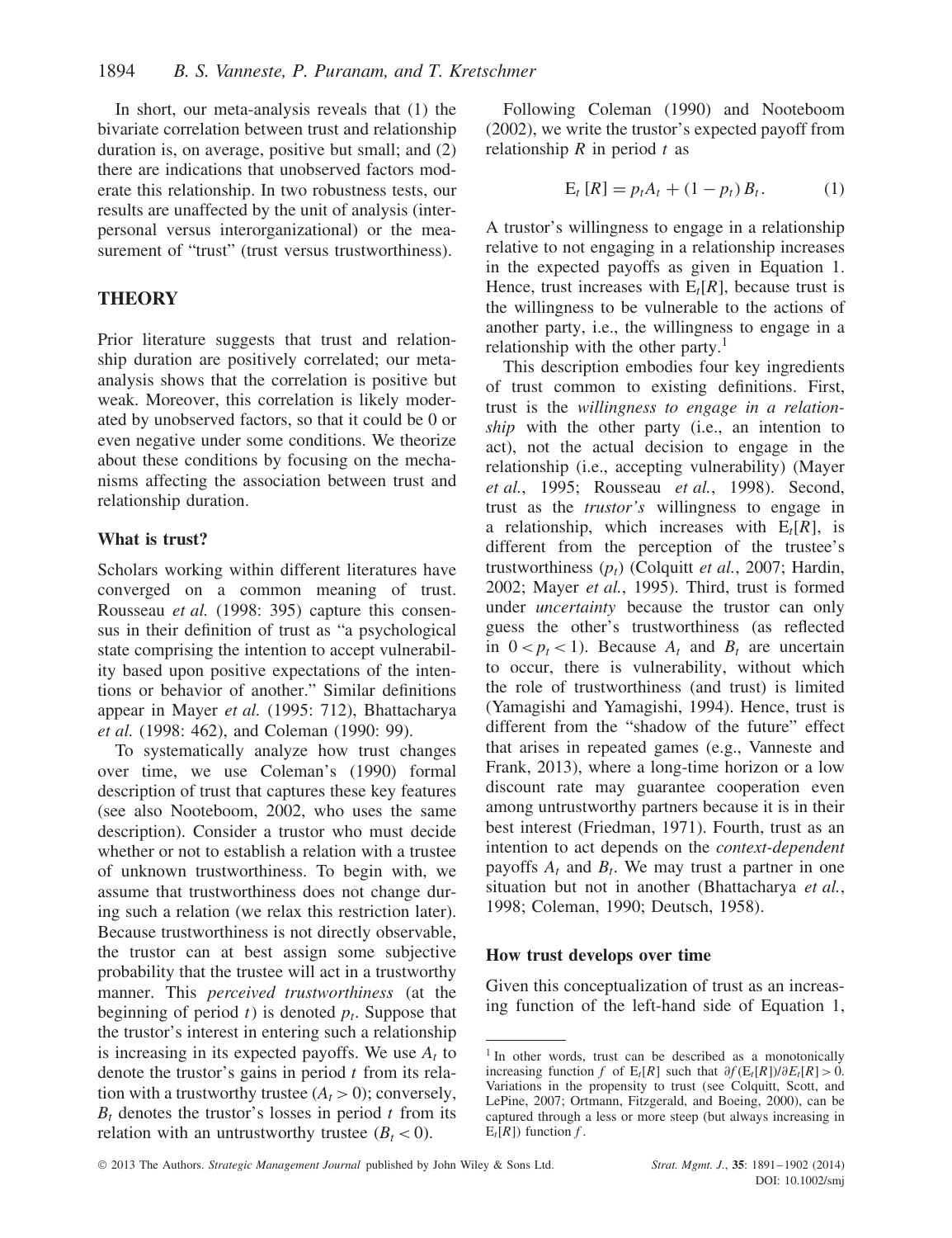changes in trust must follow when the right-hand side changes. This can occur through at least four different mechanisms: initial bias correction, change in relationship value, identification, and trust-based selection. In the real world these mechanisms may co-occur, but we discuss each mechanism separately to enhance clarity. Consequently, our propositions have the usual *ceteris paribus* interpretation. Table 2 gives an overview of the mechanisms and their effect on the association between trust and relationship duration.

### *Mechanism 1: initial bias correction*

Before entering any relationship, a trustor may be pessimistic, unbiased, or optimistic about the partner's trustworthiness (in the formal description, this is denoted by  $p_1$ ). A pessimistic (optimistic) trustor is one who underestimates (overestimates) that trustworthiness; an unbiased trustor makes the correct estimation. The trustor's initial bias has an effect not only on the willingness to begin a relationship but also on the evolution of trust within a relationship once it is established, as we explain next.

Engaging in a relationship provides the trustor with firsthand evidence, influencing the trustor's estimate of its partner's trustworthiness. Thus, the trustor gradually revises its assessment of the trustee to approach the true level of trustworthiness. For a pessimistic initial assessment, this may lead to increasing trust (Anderson and Weitz, 1989; Lewicki and Bunker, 1995; Shapiro *et al.*, 1992). Conversely, an initially optimistic trustor is more likely to revise its beliefs downward, decreasing trust over time. For unbiased trustors, trust will remain constant over time on average. Because trust increases in the perceived trustworthiness of the trustee, initial bias correction will affect whether trust increases or decreases over time.

*Proposition 1a: With an optimistic (pessimistic, unbiased) initial belief about the other's trustworthiness, on average trust will decline (increase, not change) over time*.

As an illustration, suppose initial beliefs about trustworthiness are more optimistic when an acquirer and its target are from the same industry than when they are from different industries. Such optimism could be explained by an in-group bias

by which people ascribe better qualities to others from the same group (Tajfel, 1982). One such quality is trustworthiness (Brewer, 1996; Platow, McClintock, and Liebrand, 1990). If post-merger integration carries informative signals about firms' trustworthiness, the optimistic initial bias should result in trust forming more rapidly (or decreasing less rapidly) after between-industry than after within-industry acquisitions.<sup>2</sup>

The research of Pillutla *et al.* (2003) and Weber *et al.* (2005) suggests a moderator of Proposition 1a.<sup>3</sup> Trusting acts (by the trustor) may affect trustworthiness (of the trustee). For example, a decision by the trustor to engage in a relationship with the trustee may make the trustee more trustworthy. Hence, a more optimistic trustor may endogenously lead to a more trustworthy trustee. As long as the endogenous increase in trustworthiness does not lead to a reversal in the bias (i.e., optimistic becomes pessimistic, or vice versa), Proposition 1a holds. The effect of Proposition 1a will be weaker in the presence of the moderator and stronger in its absence.

*Proposition 1b: If the trustor's trusting acts affect the trustee's trustworthiness, then the effect of initial bias correction on trust is weakened: an optimistic bias will lead to a smaller reduction in trust, whereas a pessimistic bias will lead to a smaller increase in trust*.

If the trustor can expand or shrink the scope of the relationship, then a change in perceived trustworthiness has an additional effect on trust. Consider a relationship in which the trustor can either choose project 1 with a large scope or project 2 with a small scope. The interesting case is when both the upside and downside of project 1 are greater (i.e.,  $AI_t > A2_t$  and  $|BI_t| > |B2_t|$ ). If a project has a greater upside and smaller downside, then that project is preferred regardless of perceived trustworthiness, and project choice will not change over time. In contrast, the choice between the projects 1 and 2 above depends on

<sup>&</sup>lt;sup>2</sup> A reviewer pointed out that, if people entering relationships tend to be positively biased in their expectations regarding trustworthiness or gains from the exchange, then subsequent corrections should lead to a decline in trust. We believe it is an empirical question whether such a bias is widespread.

<sup>&</sup>lt;sup>3</sup> We thank a reviewer for encouraging us to explore this moderator.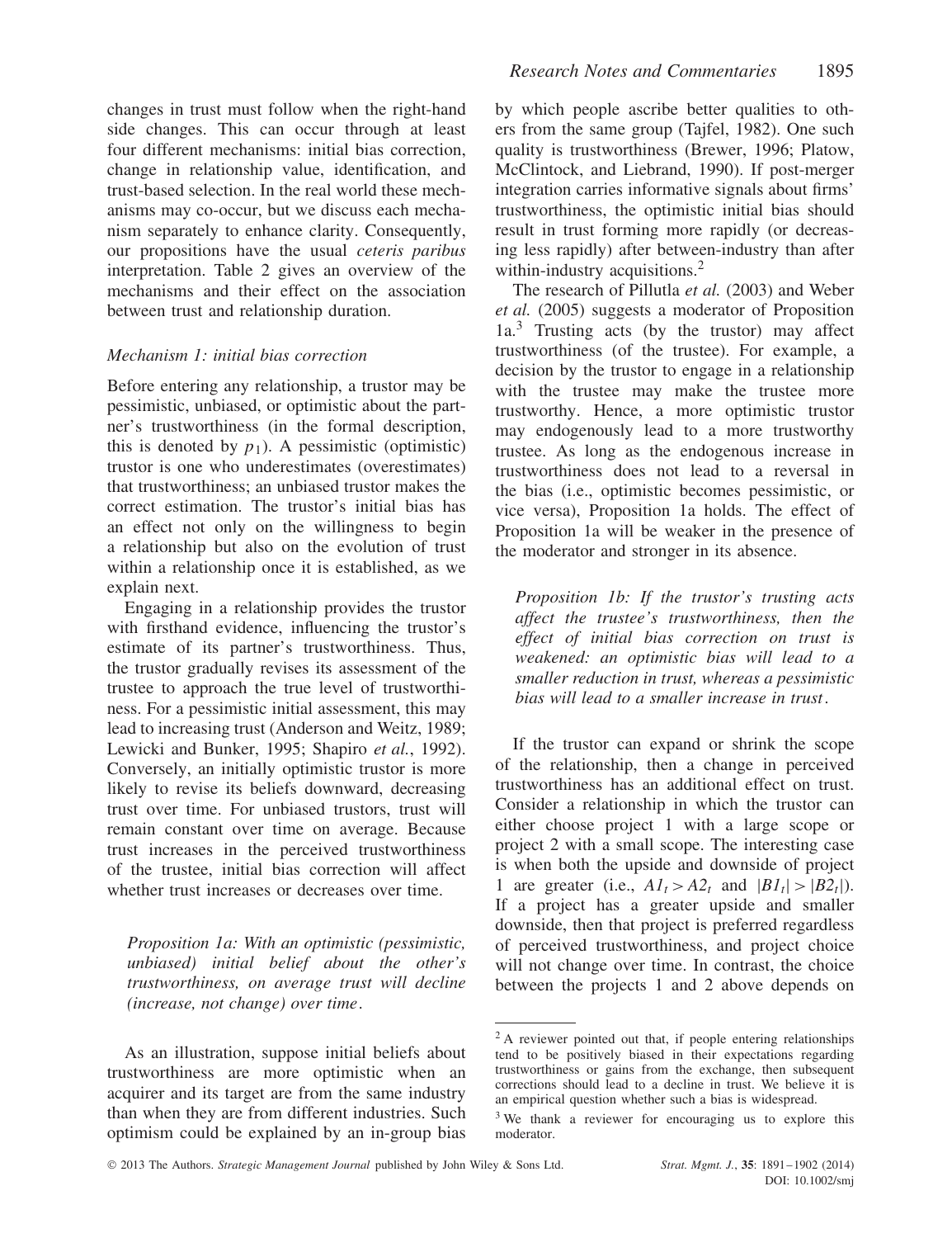| Mechanism                          | Element: $E_t[R] = p_t A_t$<br>$+(1-p_t)B_t$ | Over time, on average, trust                                         |                                                                            |  |
|------------------------------------|----------------------------------------------|----------------------------------------------------------------------|----------------------------------------------------------------------------|--|
|                                    |                                              | Decreases                                                            | <i><u>Increases</u></i>                                                    |  |
| 1. Initial bias correction         | $p_1$                                        | Optimistic: trustor<br>overestimates the level<br>of trustworthiness | Pessimistic: trustor<br>underestimates the level of<br>trustworthiness     |  |
| 2. Change in relationship<br>value | $A_t$ , $B_t$                                | $A_t$ : decreases upside                                             | $A_t$ : increases upside                                                   |  |
|                                    |                                              | $B_t$ : increases downside                                           | $B_t$ : decreases downside                                                 |  |
| 3. Identification                  | Trustor: higher $A_t$ and<br>lower $B_t$     |                                                                      | Trustor: obtains higher utility<br>from trusting                           |  |
|                                    | Trustee: $p_t$ increases                     |                                                                      | Trustee: becomes more<br>trustworthy                                       |  |
| 4. Trust-based selection           | $E_t[R] > E_t[NR]$                           |                                                                      | Trustor terminates relationships<br>if perceived trustworthiness<br>is low |  |

| Table 2. When does trust increase over time? |  |  |
|----------------------------------------------|--|--|
|----------------------------------------------|--|--|

perceived trustworthiness: project 1 is preferred if perceived trustworthiness is high, else project 2 (as long as project 2 provides more value than not being in the relationship).<sup>4</sup> A pessimistic trustor may initially prefer project 2, but after awhile the trustor may prefer project 1 as the beliefs about trustworthiness are revised upward. If so, then trust not only increases because perceived trustworthiness increases (Proposition 1a), but also because for the new level of perceived trustworthiness, the expected value from project 1 is greater than that of 2 (else, the trustor would not have switched). The trustor's willingness to engage in the relationship (i.e., trust) goes up even more. Likewise, an optimistic trustor may over time reduce the perception of trustworthiness, and consequently prefer project 2 over 1, leading to a lesser decline in trust (relative to the situation where project 1 could not have been abandoned).<sup>5</sup>

*Proposition 1c: The possibility to adjust the scope of the relationship positively moderates* *the effect of an initial bias on trust: an optimistic bias will lead to a smaller reduction in trust, whereas a pessimistic bias will lead to a greater increase in trust*.

## *Mechanism 2: exogenous change in relationship value*

Trust is context specific (Bhattacharya *et al.*, 1998; Coleman, 1990; Deutsch, 1958); hence, a party might be trusted in one context but not in another. This intuition is captured by Equation 1, where the level of trust is a function of the relationship's value (i.e., payoffs  $A_t$  and  $B_t$ ). So, if a trustor and trustee interact in different contexts over time, then trust can change even when perceived trustworthiness in the relationship remains constant.

Suppose that, in each period, a trustor and a trustee engage in a task with given payoffs. Then, all else (including perceived trustworthiness) being equal, trust is increasing in  $A_t$  and decreasing in *Bt*. Changes in relationship value thus imply the following statements:

*Proposition 2a: If the gains from a partner's trustworthy behavior increase (decrease) over time, then trust will likewise increase (decrease) over time*.

*Proposition 2b: If the losses from a partner's untrustworthy behavior increase (decrease) over time, then trust will decrease (increase) over time*.

<sup>&</sup>lt;sup>4</sup> If the trustor prefers the highest expected value, then project 1 is chosen for high p, project 2 for intermediate p, and no relationship for low p. Formally, she will choose project 1 over 2 if  $pA1_t + (1-p)B1_t > pA2_t + (1-p)B2_t$ ⇔ p *>* (B2 − B1)/(A1 − A2 + B2 − B1). Project 2 is preferred over no relationship if  $pA2_t + (1-p)B2_t > 0$   $\Leftrightarrow$ p *>* B2/(−A2 + B2). To ensure that project 2 is preferred for some intermediate p, it must be that the threshold p for project 1 is greater than the threshold for project 2: (B2 − B1)/(A1 − A2 + B2 − B1) *>* B2/(−A2 + B2), which is the case as long as  $A1/B1 \neq A2/B2$ .

<sup>5</sup> We thank a reviewer for suggesting this mechanism.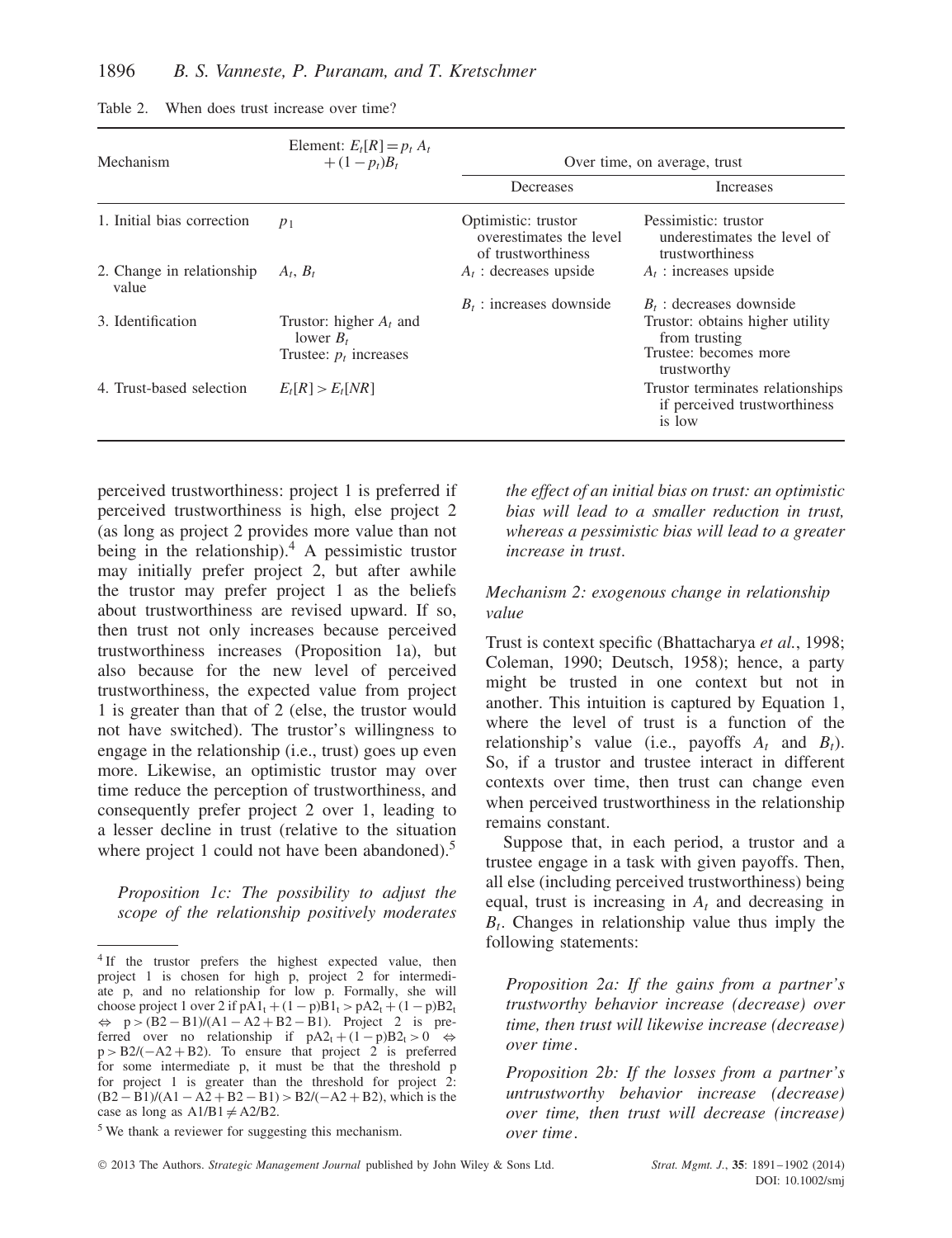It is important to note that these propositions refer to trust—the trustor's willingness to engage in a relationship with the trustee (i.e., an intention to act)—as distinct from a trusting act—which occurs when the trustor actually engages with the trustee (i.e., the actual accepting of vulnerability). A situation with high vulnerability (i.e., low *At* and/or high  $B_t$ ) will lead to a low willingness to engage in a relationship (i.e., low trust), see Propositions 2a and 2b. However, a trusting act in a situation with high vulnerability must imply high perceived trustworthiness.

Propositions 2a and 2b describe exogenous changes in relationship value. Proposition 1c is about endogenous changes in relationship value. Their implications differ in the following way. If we consider the earlier projects 1 and 2 where 1 has a greater upside and downside (i.e.,  $AI_t > A2_t$  and  $|BI_t| > |B_2|$ , then exogenously forcing the trustor to switch projects may lead to lower or higher trust depending on perceived trustworthiness. In contrast, if the trustor is free to choose, then she will only switch projects if that makes her more willing to engage in the relationship; trust will necessarily go up.

Relationship-specific investments affect gains and losses in an exchange relation (Bidwell and Fernandez-Mateo, 2010; Williamson, 1975, 1985). For instance,  $B_t$  (the trustor's potential loss in period *t*) would increase in response to an increase in the possibility of being "held up" by an opportunistic partner. Consider a company that has invested in a relationship with supplier S1 but could transfer its investment to supplier S2 at some cost, and at higher cost to supplier S3 (but not elsewhere). Now assume that S2 is no longer an option because of some exogenous event (e.g., bankruptcy). We can then expect that, since *Bt* has increased (because S1 can now inflict larger damages by acting opportunistically), the firm's trust in the relation with S1 may decrease. Suppose now that a change in regulations or in consumer demand exogenously increases the supplier's potential profits *At* from the relation (and its investment) but not the losses from the buyer acting opportunistically (Zajac and Olsen, 1993); trust should now increase.

# *Mechanism 3: identification*

Identification can work in both directions: a trustee may identify with a trustor and/or vice versa. Shapiro *et al.* (1992) and Lewicki and Bunker (1995) argue that interactions lead people to identify with each other over time as they internalize each other's preferences. Hence, as X and Y interact with each other repeatedly, X begins to care about good and bad outcomes for Y and considers them as also being good and bad for himself (and vice versa). This dynamic leads to increased trustworthiness (Kramer, 1999; Lewicki and Bunker, 1995; Poppo *et al.*, 2008; Shapiro *et al.*, 1992). As X begins to care about Y receiving good outcomes, X becomes more trustworthy from Y's perspective. If perceived trustworthiness (eventually) adjusts towards actual trustworthiness, then over time Y finds X more trustworthy and will have a higher level of trust in him. This process essentially increases the benevolence and possible integrity of the trustee (Mayer *et al.*, 1995). The faster the trustee identifies with the trustor and the more the trustor recognizes this identification, the more rapidly trust increases over time.

Interacting repeatedly can also induce a trustor to identify with the trustee—the trustor cares also about the trustee's payoffs. Identification then increases the trustor's payoffs as they become an increasing function of the trustee's (positive) payoffs. In Equation 1, this is equivalent to increasing trust by increasing  $A_t$  or by decreasing  $B_t$ , where either change is endogenous to the relationship (unlike our previous mechanism involving exogenous changes in relationship value). Note that identification can lead to an increase but never decrease in trust over time.

*Proposition 3: If partners identify more with each other over time, then trust will increase over time*.

One implication of this claim is that trust develops differently across contexts in which the rate of identification differs. Consider the difference between services being outsourced offshore versus onshore (Srikanth and Puranam, 2011). For contracts of identical duration between the same client and vendor, the frequency of interaction is probably higher with onshore than with offshore outsourcing because of the geographical distances involved. If identification increases with the number of face-to-face interactions (Lewicki and Bunker, 1995; Shapiro *et al.*, 1992) and if there are more interactions in onshore than offshore outsourcing, then identification between client and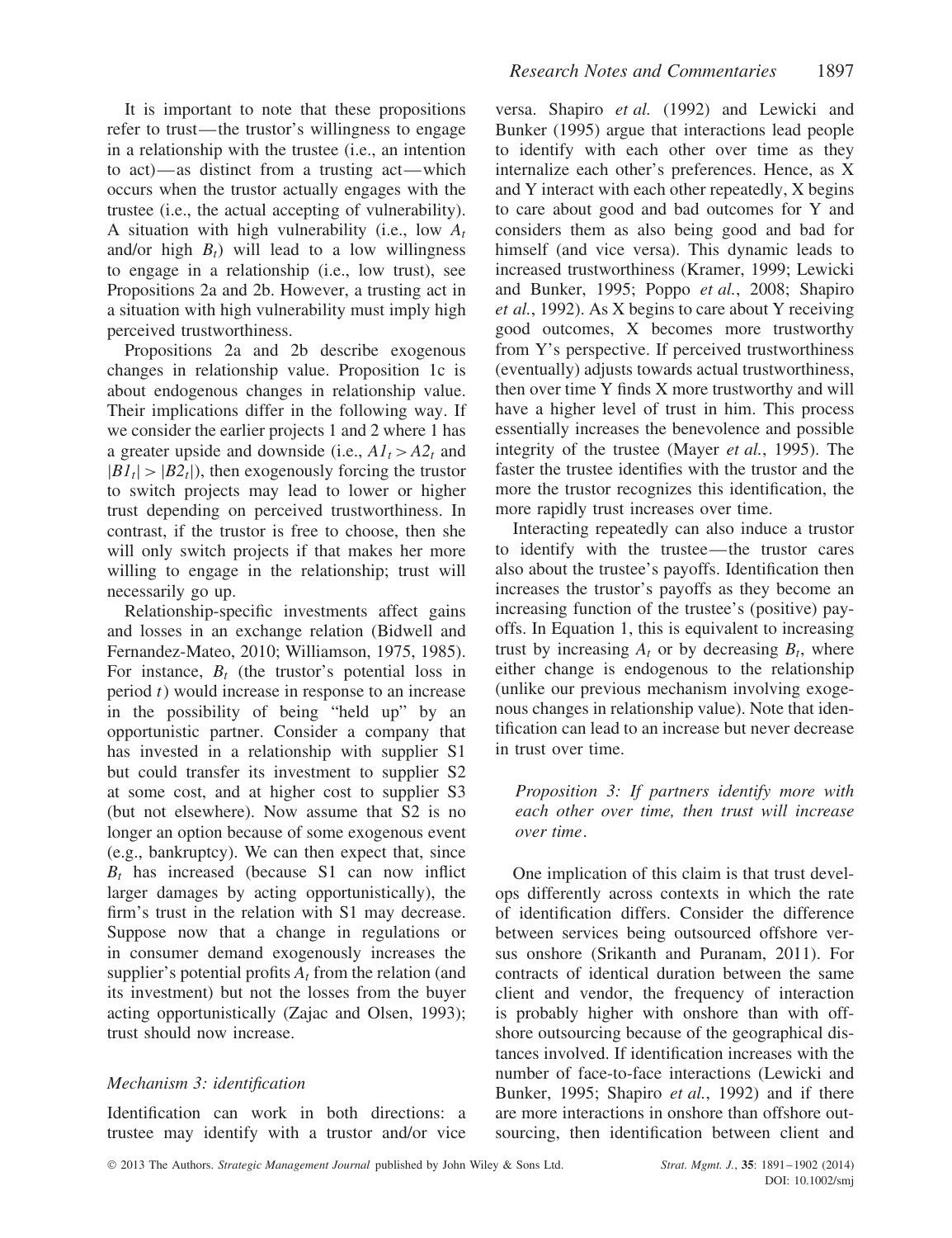vendor personnel will develop more rapidly in onshore settings. Similarly, trust between the personnel involved should develop more quickly for onshore than for offshore outsourcing.

# *Mechanism 4: trust-based selection*

Dealing with unsuccessful relationships plays a crucial role in the evolution of trust over time. Given the possibility of exit, a trustor will continue to interact only with partners that are trusted (Gambetta, 1988). Hence, such partners are more likely to continue the relationship (Anderson and Weitz, 1989; Doney and Cannon, 1997; Ganesan, 1994). A trustor's long-lived relationships will then be primarily with trustworthy partners because untrustworthy ones are deselected over time. Therefore, trust should be high in long-lived relationships.

The shorter relationships in which a trustor is involved will feature a mix of trustworthy and untrustworthy partners because, in such relations, the trustor has not yet gathered enough information on whether or not the trustee is trustworthy. Deselection implies that trustors will, on average, have more trust in long-lived than in short-lived relationships. Note that this mechanism affects the average level of trust in a portfolio of relationships of a single trustor because it results in that portfolio including mainly trustworthy partners. However, trust-based deselection does not affect the level of trust in a given relationship between a trustor and trustee.

*Proposition 4: With deselection of untrustworthy partners, the average trust in a portfolio of relationships will increase over time*.

One implication of this statement is that the rate of trust development in a portfolio of relationships depends on the presence of exit barriers. The easier it is to cancel contracts and discard untrustworthy partners, the faster is the increase in partners' average trustworthiness. So, if contract workers are more easily laid off than employees, then a firm's average trust may increase more rapidly in contract workers than in regular employees. Similarly, you may increase trust in friends more rapidly than in your family members because only the former can be deselected ("you can choose your friends but you can't choose your relatives").

# **DISCUSSION AND CONCLUSION**

Our analysis indicates that numerous possible moderators of the relationship between trust and relationship duration exist because multiple (and sometimes opposing) mechanisms link the two. Mechanisms 3 and 4 lead to the prediction that trust increases with relationship length, while mechanisms 1 and 2 do not generate unambiguous predictions. Unless we know the mechanisms' direction and relative strength, we cannot predict whether trust increases or decreases over time.

This paper makes both theoretical and empirical contributions. Empirically, we assess evidence on the link between relationship duration and trust more comprehensively than prior work has done. Theoretically, we build on established trust definitions to clarify known and to suggest new mechanisms that influence how trust develops over time. Thus, we can distinguish among several related constructs: trust, trustworthiness, context, uncertainty, and propensity to trust.

Two established mechanisms (identification and trust-based selection) are readily represented in our formalization. It also advances our understanding of two novel mechanisms via which trust develops over time. First, trust between parties may increase as they learn about each other's trustworthiness (Anderson and Weitz, 1989; Lewicki and Bunker, 1995; Shapiro *et al.*, 1992); however, learning leads to more trust only in the case of pessimistic initial beliefs about such trustworthiness. Second, exogenous changes in relationship value also affect trust as a situation-specific construct. Situations can differ in the potential gains (or losses) arising from a relation with a trustworthy (or untrustworthy) partner. For instance, exogenous changes in the value of relationshipspecific investments or in the availability of alternative partners may lead to either an increase or a decrease in trust. If such changes occur systematically over time, then relationship duration and trust may be correlated.

Perhaps the most important implication of our results for future research is that merely correlating trust and relationship duration yields limited insight because a number of mechanisms could have either negative or positive (or no) effects. The net effect is indeterminate *a priori*. Further, the available evidence is seldom sufficient to determine which mechanisms are at play. Our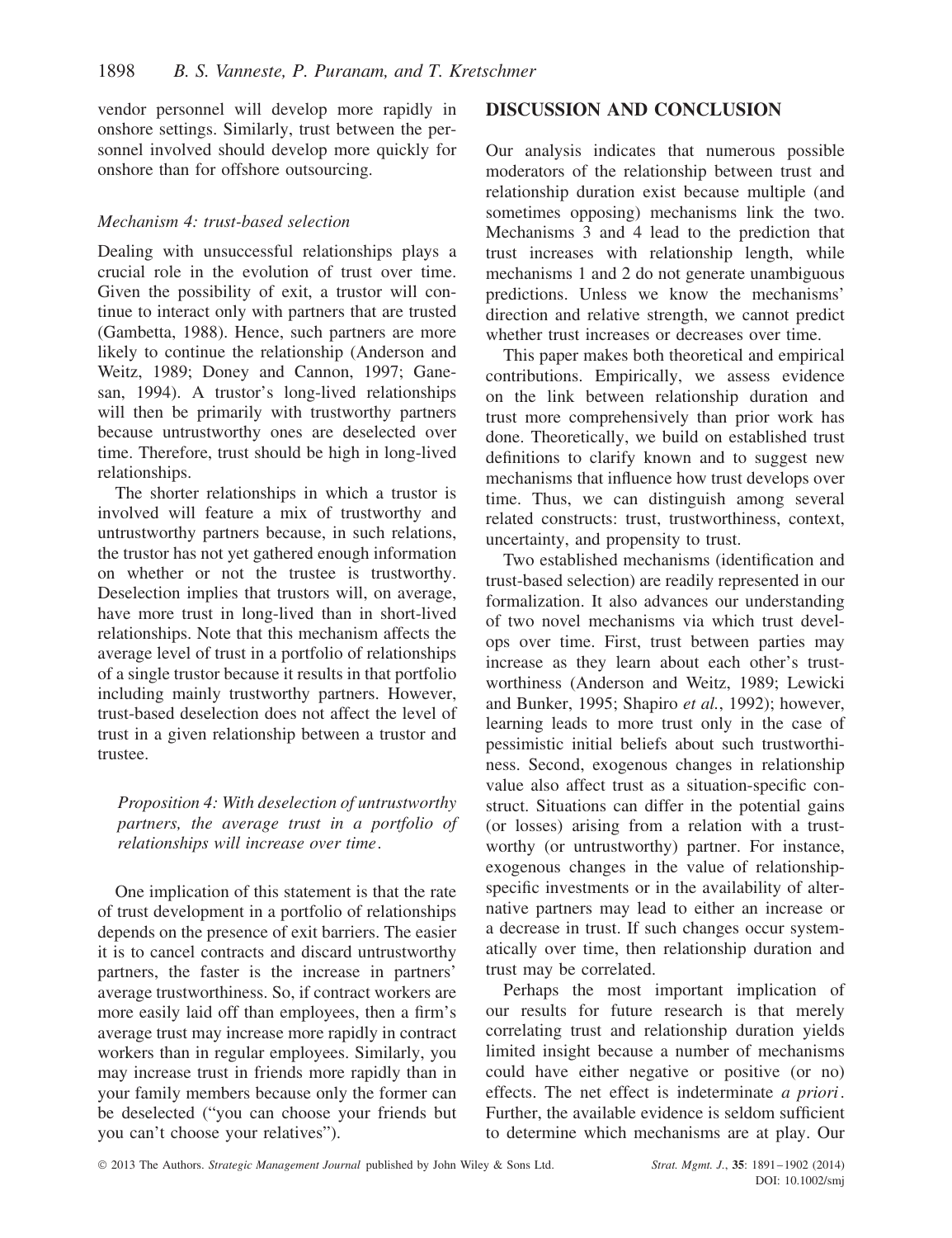meta-analytic results are consistent with multiple combinations of different mechanisms.

This difficulty in extracting the underlying mechanisms from available data suggests that examining moderators of the association (between trust and relationship duration) is more promising than looking at the main effect. While others may exist, we identify four classes of constructs that could be measured: initial beliefs, situational payoffs, mutual identification, and deselection. Isolating these would provide researchers the opportunity to study them in combination. For example, if trustworthiness is domain specific, then how does a changing situation affect the value of the relationship *and* the level of trustworthiness, and ultimately how trust develops? Finally, it would be illuminating to study how trustors revise their opinion as well as how (if at all) they generalize experiences with partners to their initial beliefs about new partners from the same population.

We acknowledge certain limitations. First, our meta-analysis relies on nonexperimental data. Using pairwise correlations between trust and relationship duration implies that uncontrolled factors (of which we identify some in our theory) may influence these correlations. Second, the studies we analyze use cross-sectional data. Although our theoretical mechanisms should be reflected in such data, inferring their existence or strength is difficult. Third, we conceptually distinguish different mechanisms affecting the development of trust over time, but the data at hand do not let us distinguish them empirically. Despite these limitations, a meta-analysis can better separate true effects from noise (i.e., sampling error) than individual studies.

How trust develops in the course of a relationship is key to many studies on the performance and structure of exchange relationships, including alliances, organization design, contracting, and social embeddedness. We propose ways in which a more sophisticated understanding of this relationship can be built. Because mechanisms likely have an unequal impact across domains, identifying when which mechanisms matter the most may enrich the theory specific to each.

#### **ACKNOWLEDGEMENTS**

The authors are grateful for the comments of Eva Ascarza, Guoli Chen, Felipe Csaszar, Kurt Dirks, Isabel Fernandez-Mateo, Don Ferrin, Inge Geyskens, Javier Gimeno, Madan Pillutla, Andrew Shipilov, seminar participants at Eindhoven University of Technology, INSEAD, and Tilburg University as well as for the research assistance of Cécile Girardon. The authors also appreciate the insightful and constructive comments of the editor Will Mitchell and the reviewers. Vanneste gratefully acknowledges financial support from the INSEAD Alumni Fund.

#### **REFERENCES**

- \*Ahearne M, Gruen T, Jarvis C. 1999. If looks could sell: moderation and mediation of the attractiveness effect on salesperson performance. *International Journal of Research in Marketing* **16**(4): 269–284.
- \*Anderson E, Weitz B. 1989. Determinants of continuity in conventional industrial channel dyads. *Marketing Science* **8**(4): 310–323.
- Bhattacharya R, Devinney TM, Pillutla MM. 1998. A formal model of trust based on outcomes. Academy of Management *Review* **23**(3): 459–472.
- Bidwell M, Fernandez-Mateo I. 2010. Relationship duration and returns to brokerage in the staffing sector. *Organization Science* **21**(6): 1141–1158.
- Bradach JL, Eccles RG. 1989. Price, authority, and trust – from ideal types to plural forms. *Annual Review of Sociology* **15**: 97–118.
- Brewer MB. 1996. In-group favoritism: the subtle side of intergroup discrimination. In *Codes of Conduct: Behavioral Research and Business Ethics*, Messick DM, Tenbrunsel AE (eds). Russell Sage Foundation: New York; 160–171.
- \*Cardona P, Elola A. 2003. Trust in management: the effect of managerial trustworthy behavior and reciprocity. IESE Working paper D/496. University of Navarra, IESE Business School, Barcelona, Spain. Available at SSRN: http://ssrn.com/abstract=462624.
- Chua RYJ, Ingram P, Morris MW. 2008. From the head and the heart: locating cognition-and affect-based trust in managers' professional networks. *Academy of Management Journal* **51**(3): 436–452.
- \*Chua RYJ, Morris MW, Ingram P. 2009. Guanxi vs networking: distinctive configurations of affect-and cognition-based trust in the networks of Chinese vs. American managers. *Journal of International Business Studies* **40**(3): 490–508.
- \*Chua RYJ, Morris MW, Ingram P. 2010. Embeddedness and new idea discussion in professional networks: the mediating role of affect-based trust. *Journal of Creative Behavior* **44**(2): 85–104.
- Cohen J. 1992. A power primer. *Psychological Bulletin* **112**(1): 155–159.
- Coleman J. 1990. *Foundations of Social Theory*. Harvard University Press: Cambridge, MA.
- Colquitt JA, Scott BA, LePine JA. 2007. Trust, trustworthiness, and trust propensity: a meta-analytic test of their unique relationships with risk taking and job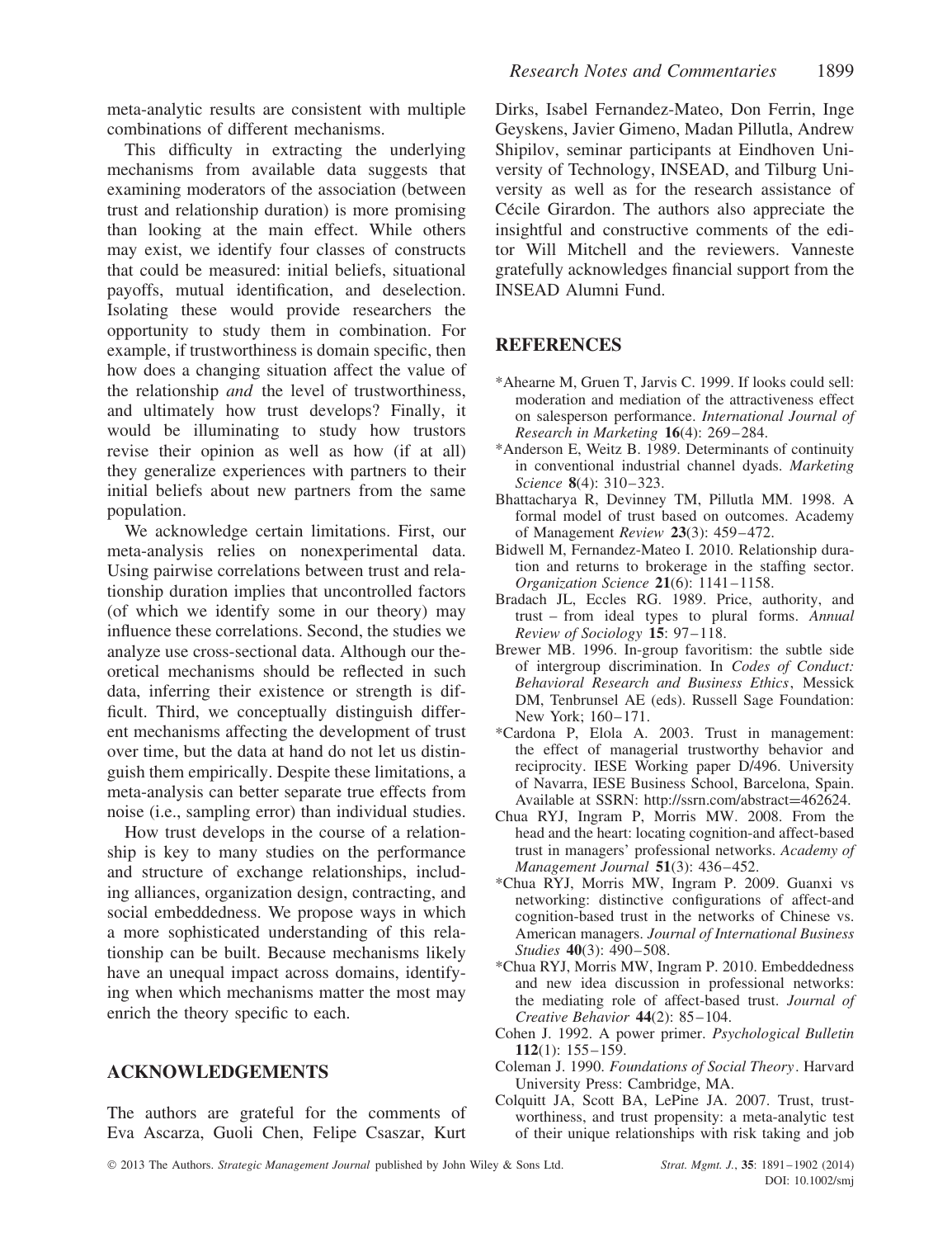performance. *Journal of Applied Psychology* **92**(4):  $909 - 926.$ 

- Corts KS, Singh J. 2004. The effect of repeated interaction on contract choice: evidence from offshore drilling. *Journal of Law, Economics & Organization* **20**(1): 230–260.
- \*Coulter KS, Coulter RA. 2002. Determinants of trust in a service provider: the moderating role of length of relationship. *Journal of Services Marketing* **16**(1):  $35 - 50$ .
- \*Currall SC. 1992. Group representatives in educational institutions: an empirical study of superintendents and teacher union presidents. *Journal of Applied Behavioral Science* **28**(2): 296–317.
- Davis JH, Schoorman FD, Mayer RC, Tan HH. 2000. The trusted general manager and business unit performance: empirical evidence of a competitive advantage. *Strategic Management Journal* **21**(5): 563–576.
- Deutsch M. 1958. Trust and suspicion. *Journal of Conflict Resolution* **2**(4): 265–279.
- Dirks KT, Ferrin DL. 2002. Trust in leadership: meta-analytic findings and implications for research and practice. *Journal of Applied Psychology* **87**(4): 611–627.
- \*Doney PM, Cannon JP. 1997. An examination of the nature of trust in buyer-seller relationships. *Journal of Marketing* **2**(2): 35–51.
- \*Dyer JH, Chu W. 2000. The determinants of trust in supplier-automaker relationships in the U.S., Japan, and Korea. *Journal of International Business Studies* **31**(2): 259–285.
- Ebert TAE. 2007. Interdisciplinary trust meta-analysis. Working paper 2007–18, Ludwig-Maximilians-Universität München, Munich School of Management, Munich, Germany. 1–134.
- \*Fang E, Palmatier RW, Scheer LK, Li N. 2008. Trust at different organizational levels. *Journal of Marketing* **72**(2): 80–98.
- \*Fried Y, Tiegs RB, Bellamy AR. 1992. Personal and interpersonal predictors of supervisors' avoidance of evaluating subordinates. *Journal of Applied Psychology* **77**(4): 462–468.
- Friedman JW. 1971. A non-cooperative equilibrium for supergames. *Review of Economic Studies* **38**(1):  $1 - 12$ .
- \*Fryxell GE, Dooley RS, Vryza M. 2002. After the ink dries: the interaction of trust and control in US-based international joint ventures. *Journal of Management Studies* **39**(6): 865–886.
- Gambetta D. 1988. Can we trust trust?. In *Trust: Making and Breaking Cooperative Relations*, Gambetta D (ed). Basil Blackwell: Cambridge, MA; 213–237.
- \*Ganesan S. 1994. Determinants of long-term orientation in buyer-seller relationships. *Journal of Marketing* **58**(2): 1–19.
- Geyskens I, Steenkamp JBEM, Kumar N. 1998. Generalizations about trust in marketing channel relationships using meta-analysis1. *International Journal of Research in Marketing* **15**(3): 223–248.
- Geyskens I, Steenkamp JBEM, Kumar N. 2006. Make, buy, or ally: a transaction cost theory meta-analysis. *Academy of Management Journal* **49**(3): 519–543.
- Granovetter M. 1985. Economic action and social structure: the problem of embeddedness. *American Journal of Sociology* **91**(3): 481–510.
- Greve HR, Baum JAC, Mitsuhashi H, Rowley TJ. 2010. Built to last but falling apart: cohesion, friction, and withdrawal from interfirm alliances. *Academy of Management Journal* **53**(2): 302–322.
- Gulati R. 1995. Does familiarity breed trust? The implications of repeated ties for contractual choice in alliances. *Academy of Management Journal* **38**(1): 85–112.
- Gulati R, Nickerson JA. 2008. Interorganizational trust, governance choice, and exchange performance. *Organization Science* **19**(5): 688–708.
- \*Gulati R, Sytch M. 2008. Does familiarity breed trust? Revisiting the antecedents of trust. *Managerial and Decision Economics* **29**(2-3): 165–190.
- Hardin R. 2002. *Trust and Trustworthiness*. Russell Sage Foundation Publications: New York.
- Huffcutt AI, Arthur W. 1995. Development of a new outlier statistic for meta-analytic data. *Journal of Applied Psychology* **80**(2): 327–334.
- Hunter JE, Schmidt FL. 2004. *Methods of Meta-Analysis – Correcting Error and Bias in Research Findings*. Sage: Thousand Oaks, CA.
- \*Klein R, Rai A. 2009. Interfirm strategic information flows in logistics supply chain relationships. *MIS Quarterly* **33**(4): 735–762.
- \*Korsgaard MA, Brodt SE, Whitener EM. 2002. Trust in the face of conflict: the role of managerial trustworthy behavior and organizational context. *Journal of Applied Psychology* **87**(2): 312–319.
- Kramer RM. 1999. Trust and distrust in organizations: emerging perspectives, enduring questions. *Annual Review of Psychology* **50**(1): 569–598.
- \*Krishnan R, Martin X, Noorderhaven NG. 2006. When does trust matter to alliance performance? *Academy of Management Journal* **49**(5): 894–917.
- \*Kumar N, Scheer LK, Steenkamp JBEM. 1995. The effects of supplier fairness on vulnerable resellers. *Journal of Marketing Research* **32**(1): 54–65.
- Lado AA, Dant RR, Tekleab AG. 2008. Trustopportunism paradox, relationalism, and performance in interfirm relationships: evidence from the retail industry. *Strategic Management Journal* **29**(4): 401–423.
- \*Lagace RR, Dahlstrom R, Gassenheimer JB. 1991. The relevance of ethical salesperson behavior on relationship quality: the pharmaceutical industry. *Journal of Personal Selling and Sales Management* **11**(4):  $39 - 47$
- \*Levin DZ, Walter J, Murnighan JK. 2011. Dormant ties: the value of reconnecting. *Organization Science* **22**(4): 923–939.
- \*Levin DZ, Whitener EM, Cross R. 2006. Perceived trustworthiness of knowledge sources: the moderating impact of relationship length. *Journal of Applied Psychology* **91**(5): 1163–1171.
- Lewicki RJ, Bunker BB. 1995. Trust in relationships: a model of development and decline. In *Conflict, Cooperation and Justice*, Bunker BB, Rubin JZ (eds). Jossey-Bass: San Francisco, CA; 133–173.
- © 2013 The Authors. *Strategic Management Journal* published by John Wiley & Sons Ltd. *Strat. Mgmt. J.*, **35**: 1891–1902 (2014)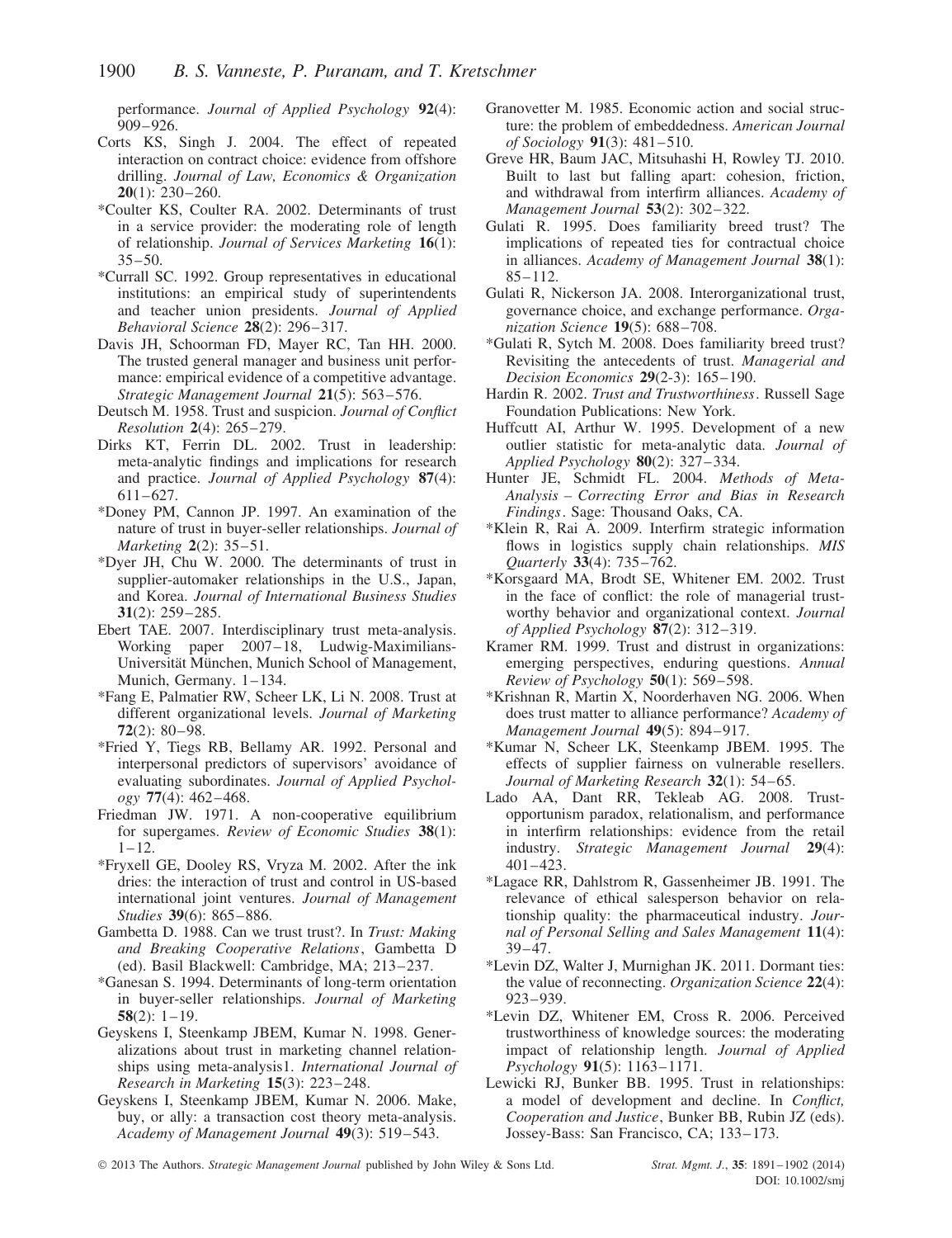- Li JJ, Poppo L, Zhou KZ. 2010. Relational mechanisms, formal contracts, and local knowledge acquisition by international subsidiaries. *Strategic Management Journal* **31**(4): 349–370.
- \*Lui SS, Ngo H. 2004. The role of trust and contractual safeguards on cooperation in non-equity alliances. *Journal of Management* **30**(4): 471–485.
- \*Luo Y. 2002. Building trust in cross-cultural collaborations: toward a contingency perspective. *Journal of Management* **28**(5): 669–694.
- \*Luo Y. 2008. Structuring interorganizational cooperation: the role of economic integration in strategic alliances. *Strategic Management Journal* **29**(6): 617–637.
- Mayer RC, Davis JH, Schoorman FD. 1995. An integrative model of organizational trust. *Academy of Management Review* **20**(3): 709–734.
- McEvily B. 2011. Reorganizing the boundaries of trust: from discrete alternatives to hybrid forms. *Organization Science* **22**(5): 1266–1276.
- \*Mohr A. 2010. Does success breed trust? Revisiting the trust-performance link in International Strategic Alliances. Working paper, Kent Business School, University of Kent, Canterbury, UK. 1-36.
- \*Mollering G. 2002. Perceived trustworthiness and inter- ¨ firm governance: empirical evidence from the UK printing industry. *Cambridge Journal of Economics* **26**(2): 139–160.
- \*Nguyen TV, Rose J. 2009. Building trust--evidence from Vietnamese entrepreneurs. *Journal of Business Venturing* **24**(2): 165–182.
- Nooteboom B. 2002. *Trust: Forms, Foundations, Functions, Failures and Figures*. Edward Elgar Publishing: Cheltenham, UK.
- \*Norman PM. 2004. Knowledge acquisition, knowledge loss, and satisfaction in high technology alliances. *Journal of Business Research* **57**(6): 610–619.
- Ortmann A, Fitzgerald J, Boeing C. 2000. Trust, reciprocity, and social history: a re-examination. *Experimental Economics* **3**(1): 81–100.
- Parkhe A. 1993. Strategic alliance structuring: a game theoretic and transaction cost examination of interfirm. *Academy of Management Journal* **36**(4): 794–829.
- \*Perrone V, Zaheer A, McEvily B. 2003. Trust as an organizing principle. *Organization Science* **14**(1): 91–103.
- Pillutla MM, Malhotra D, Murnighan JK. 2003. Attributions of trust and the calculus of reciprocity. *Journal of Experimental Social Psychology* **39**(5): 448–455.
- Platow MJ, McClintock CG, Liebrand WBG. 1990. Predicting intergroup fairness and ingroup bias in the minimal group paradigm. *European Journal of Social Psychology* **20**(3): 221–239.
- Poppo L, Zenger T. 2002. Do formal contracts and relational governance function as substitutes or complements? *Strategic Management Journal* **23**(8): 707–725.
- \*Poppo L, Zhou KZ, Ryu S. 2008. Alternative origins to interorganizational trust: an interdependence perspective on the shadow of the past and the shadow of the future. *Organization Science* **19**(1): 39–55.
- Puranam P, Vanneste BS. 2009. Trust and governance: untangling a tangled web. *Academy of Management Review* **34**(1): 11–31.
- Reuer JJ, Ariño A. 2007. Strategic alliance contracts: dimensions and determinants of contractual complexity. *Strategic Management Journal* **28**(3): 313–330.
- \*Rindfleisch A. 2000. Organizational trust and interfirm cooperation: an examination of horizontal versus vertical alliances. *Marketing Letters* **11**(1): 81–95.
- Ring PS, Van de Ven AH. 1992. Structuring cooperative relationships between organizations. *Strategic Management Journal* **13**(7): 483–498.
- Ring PS, Van de Ven AH. 1994. Developmental processes of cooperative interorganizational relationships. *Academy of Management Review* **19**(1): 90–118.
- Rousseau DM, Sitkin SB, Burt RS, Camerer C. 1998. Not so different after all: a cross-discipline view of trust. *Academy of Management Review* **23**(3): 393–404.
- Shah RH, Swaminathan V. 2008. Factors influencing partner selection in strategic alliances: the moderating role of alliance context. *Strategic Management Journal* **29**(5): 471–494.
- \*Shamir B, Zakay E, Breinin E, Popper M. 1998. Correlates of charismatic leader behavior in military units: subordinates' attitudes, unit characteristics, and superiors' appraisals of leader performance. *Academy of Management Journal* **41**(4): 387–409.
- Shapiro DL, Sheppard BH, Cheraskin L. 1992. Business on a handshake. *Negotiation Journal* **8**(4): 365–377.
- \*Squire B, Cousins PD, Brown S. 2009. Cooperation and knowledge transfer within buyer–supplier relationships: the moderating properties of trust, relationship duration and supplier performance. *British Journal of Management* **20**(4): 461–477.
- Srikanth K, Puranam P. 2011. Integrating distributed work: comparing task design, communication, and tacit coordination mechanisms. *Strategic Management Journal* **32**(8): 849–875.
- Swan JE, Bowers MR, Richardson LD. 1999. Customer trust in the salesperson: an integrative review and meta-analysis of the empirical literature. *Journal of Business Research* **44**(2): 93–107.
- Tajfel H. 1982. Social psychology of intergroup relations. *Annual Review of Psychology* **33**(1): 1–39.
- Uzzi B. 1997. Social structure and competition in interfirm networks: the paradox of embeddedness. *Administrative Science Quarterly* **42**(1): 37–69.
- Vanneste BS, Frank DH. 2013. Forgiveness in vertical relationships: incentive and termination effects. *Organization Science* (Forthcoming).
- Vanneste BS, Puranam P. 2010. Repeated interactions and contractual detail: identifying the learning effect. *Organization Science* **21**(1): 186–201.
- \*Wang Q, Bradford K, Xu J, Weitz B. 2008. Creativity in buyer-seller relationships: the role of governance. *International Journal of Research in Marketing* **25**(2): 109–118.
- Wang HC, He J, Mahoney JT. 2009. Firm-specific knowledge resources and competitive advantage: the roles of economic-and relationship-based employee

<sup>©</sup> 2013 The Authors. *Strategic Management Journal* published by John Wiley & Sons Ltd. *Strat. Mgmt. J.*, **35**: 1891–1902 (2014)